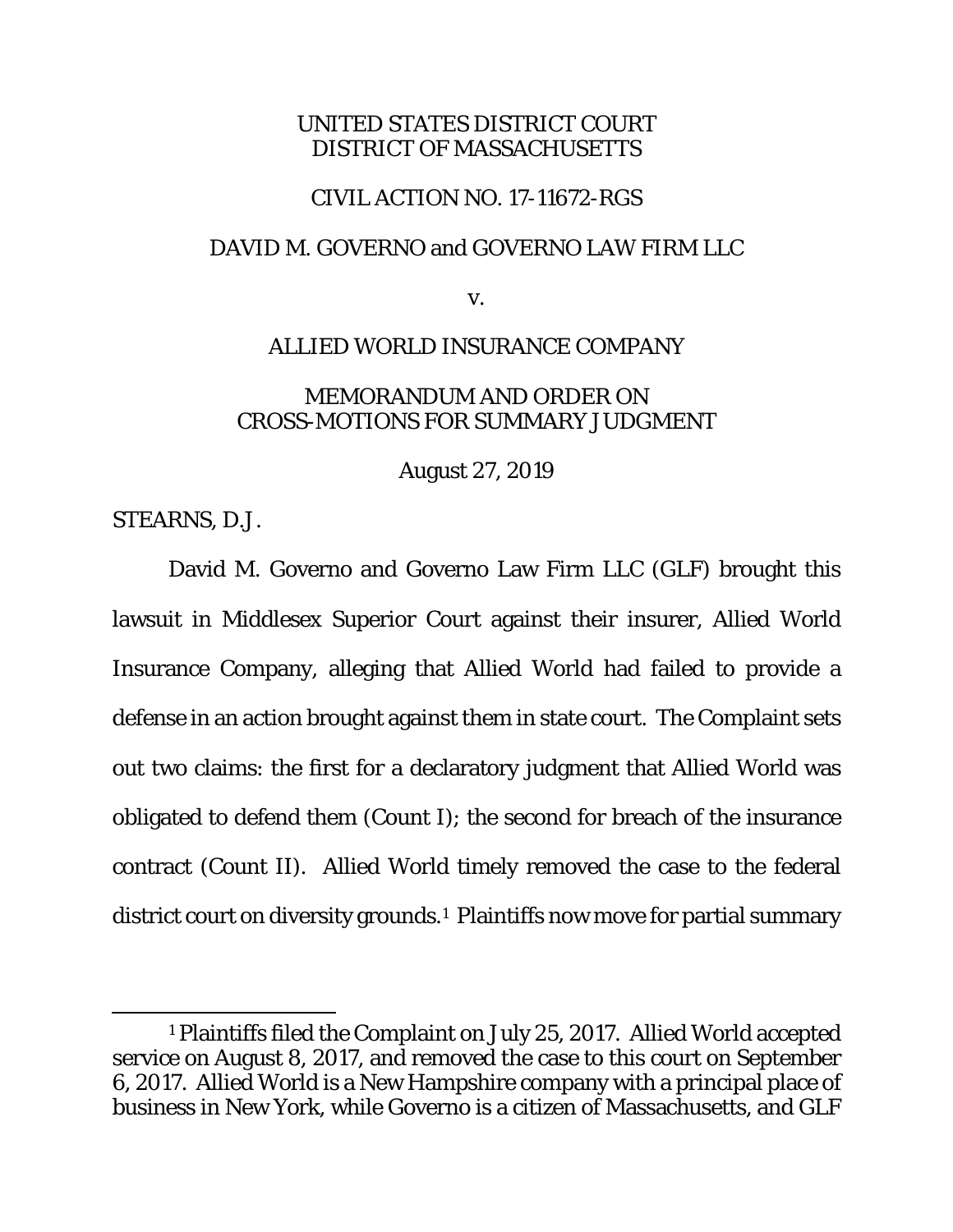judgment, while Allied World moves for summary judgment. For the reasons to be explained, the parties' motions will be variously allowed in part and denied in part.

#### **BACKGROUND**

The material facts are as follows. Governo was the founder and managing partner of the Boston law firm GLF. In the summer of 2016, six GLF attorneys attempted to purchase GLF and its assets.[2](#page-1-0) After the attempt failed, the dissident attorneys started a competing law firm, CMBG3 Law LLC. On December 27, 2016, GLF brought suit in Suffolk Superior Court against the renegade attorneys and their new law firm for conversion, misappropriation of trade secrets, breach of the duty of loyalty, tortious interference with contractual and advantageous relations, civil conspiracy, and unfair and deceptive trade practices. According to the state court complaint, the departing attorneys unlawfully took from GLF, among other things, certain proprietary databases and client file materials. Dkt # 53-2.

On February 10, 2017, CMBG3 and the departing attorneys asserted three counterclaims against Governo and GLF. They sought declaratory

is an LLC with a principal place of business in Massachusetts. Notice of Removal ¶¶ 1-3. GLF's sole member is Governo. Dkt # 61.

<span id="page-1-0"></span><sup>2</sup> The attorneys are Jeniffer Carson, Kendra Bergeron, Brendan Gaughan, David Goldman, Bryna Misiura, and John Gardella.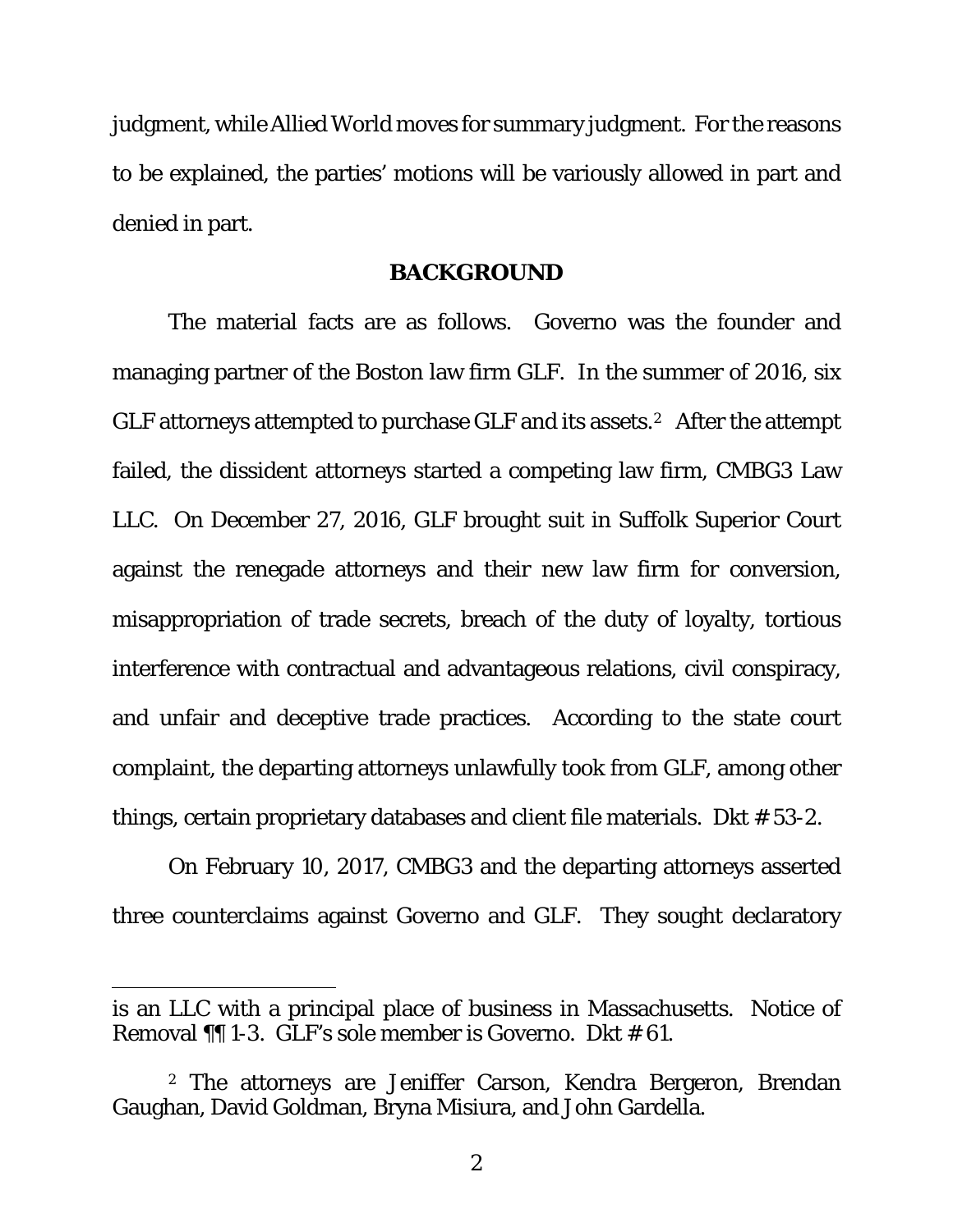judgment that they were entitled to the client materials they had taken from GLF, as well as damages for the intentional interference with contractual and/or advantageous business relations, and for a violation of the Employee Retirement Income Security Act of 1974 (ERISA). Dkt # 53-3.

Governo submitted a notice to Allied World of the counterclaims and requested a defense under an LPL Assure Lawyers Professional Liability Insurance Policy. The Policy, as described in greater detail below, insured Governo and GLF against certain claims made between March 15, 2016 and March 15, 2017. Dkt # 53-5.

On February 24, 2017, Allied World denied coverage. After Allied World rejected a request for reconsideration, Governo and GLF brought this lawsuit. On September 28, 2018, the court denied a motion by Allied World to dismiss. The sole issue now before the court is whether Allied World breached a duty to defend.

#### **DISCUSSION**

Summary judgment is appropriate when, based upon the pleadings, affidavits, and depositions, "there is no genuine dispute as to any material fact and the movant is entitled to judgment as a matter of law." Fed. R. Civ. P. 56(a). "A fact is material if it has the potential of determining the outcome of the litigation." *Maymí v. P.R. Ports Auth.*, 515 F.3d 20, 25 (1st Cir. 2008).

3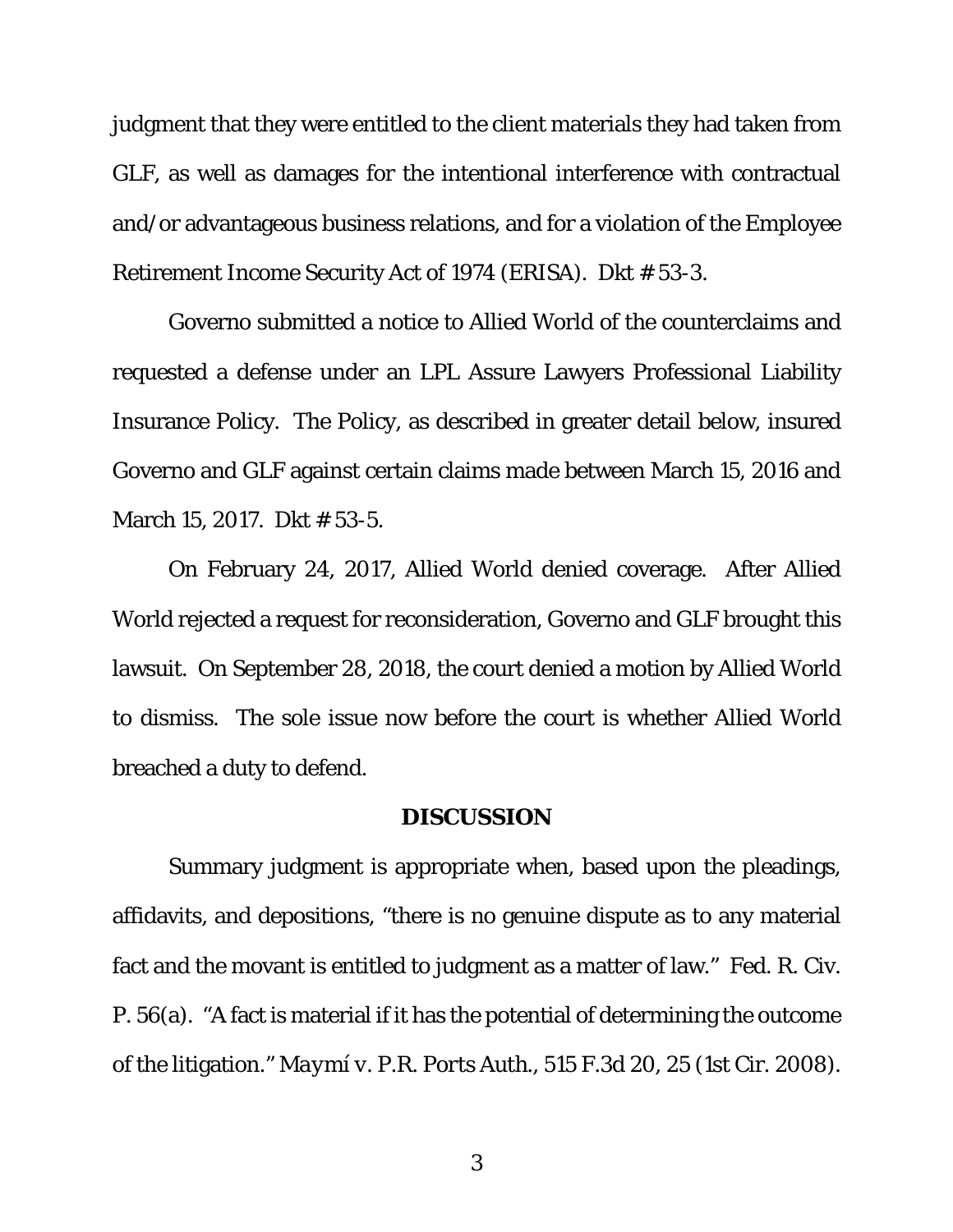"An issue is 'genuine' when a rational factfinder could resolve it [in] either direction." *Boudreau v. Lussier*, 901 F.3d 65, 71 (1st Cir. 2018) (citation omitted).

The court construes the words of an insurance policy "in their usual and ordinary sense," *Specialty Nat'l Ins. Co. v. OneBeacon Ins. Co.*, 486 F.3d 727, 732 (1st Cir. 2007), "consider[ing] what an objectively reasonable insured, reading the relevant policy language, would expect to be covered," *Hazen Paper Co. v. United States Fid. & Guar. Co.*, 407 Mass. 689, 700 (1990). While "ambiguous words or provisions are to be resolved against the insurer," *City Fuel Corp. v. Nat'l Fire Ins. Co. of Hartford*, 446 Mass. 638, 640 (2006), "provisions [that] are plainly and definitely expressed in appropriate language must be enforced in accordance with [the policy's] terms," *High Voltage Eng'g Corp. v. Fed. Ins. Co.*, 981 F.2d 596, 600 (1st Cir. 1992), quoting *Stankus v. New York Life Ins. Co.*, 312 Mass. 366, 369 (1942).

"An insurer has a duty to defend an insured when the allegations in a complaint are reasonably susceptible of an interpretation that states or roughly sketches a claim covered by the policy terms." *Billings v. Commerce Ins. Co.*, 458 Mass. 194, 200 (2010). "[T]he obligation of the insurer to defend is based not only on the facts alleged in the complaint but also on the facts that are known or readily knowable by the insurer." *Desrosiers v. Royal*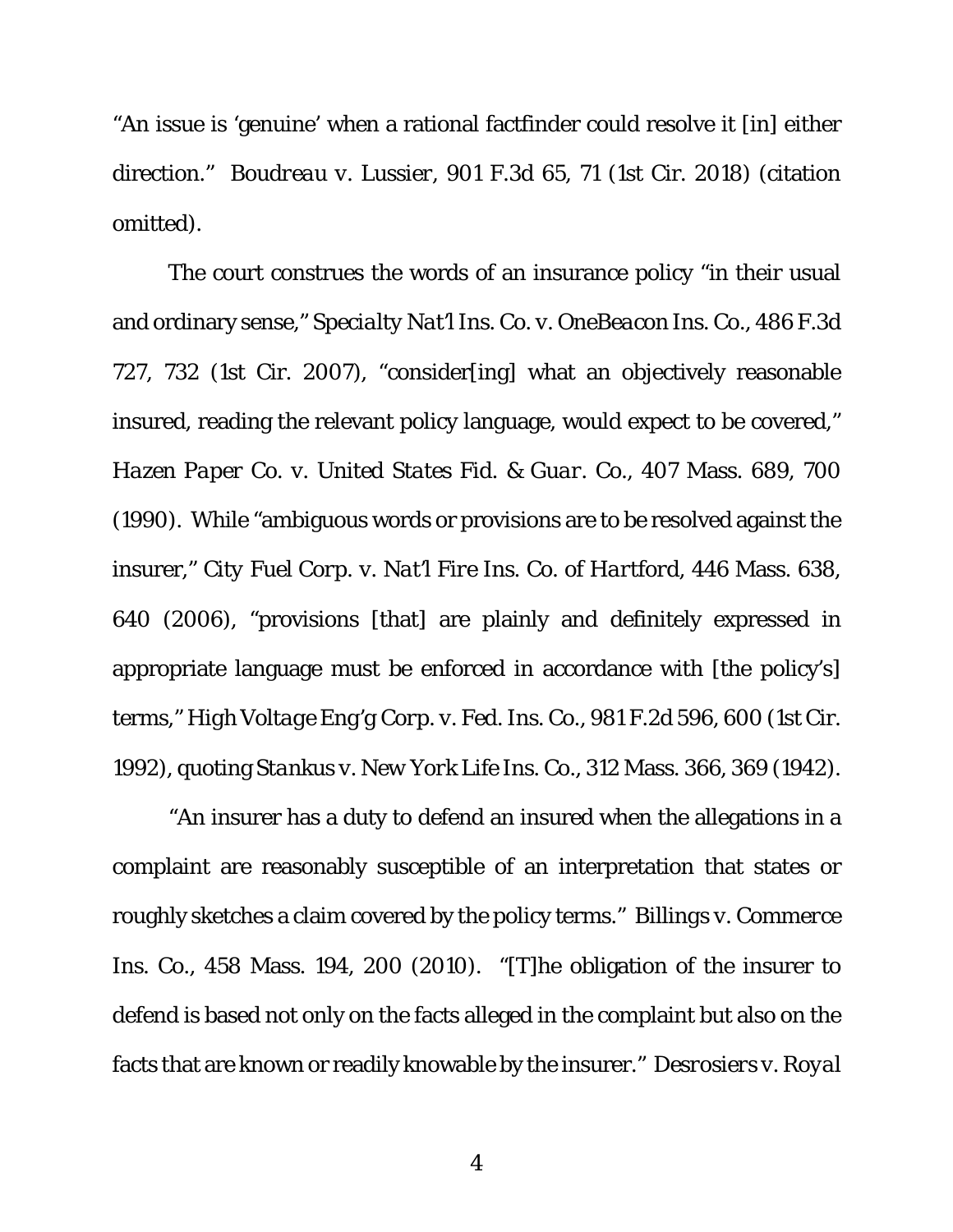*Ins. Co. of America*, 393 Mass. 37, 40 (1984). "Once the insured makes an initial showing that the overall coverage provisions of the insurance policy apply, the burden 'shifts to the insurer to demonstrate that some exclusion defeats coverage.'" *Clark School for Creative Learning, Inc. v. Philadelphia Indem. Ins. Co.,* 734 F.3d 51, 55 n.1 (1st Cir. 2013), quoting *Vermont Mut. Ins. Co. v. Zamsky*, 732 F.3d 37, 41 (1st Cir. 2013).

Here, the Policy provides, in pertinent part, that

[t]he Insurer will pay on behalf of an Insured . . . all amounts in excess of the Retention shown in the Declarations, that an Insured becomes legally obligated to pay as Damages and Claim Expenses because of a Claim arising out . . . [of a Legal Services Wrongful Act] by an Insured first made during the Policy Period or any Extended Reporting Period[.]

Dkt # 53-5 § I (emphasis omitted). The Insurer is Allied World, while GLF is the Named Insured, and Governo is a covered Insured. *Id.* §§ III.N., O. A Claim, as relevant here, is "any written notice or demand for monetary relief or Legal Services; [or] . . . any civil proceeding in a court of law . . . made to or against any Insured seeking to hold such Insured responsible for any Wrongful Act." *Id.* § III.C. (emphasis omitted). A Wrongful Act includes a Legal Services Wrongful Act, which, in relevant part, refers to "any actual or alleged act, error or omission committed by any Insured, solely in the performance of or failure to perform Legal Services." *Id.* §§ III.Q., HH. (emphasis omitted). Legal Services, in turn, is defined as "those services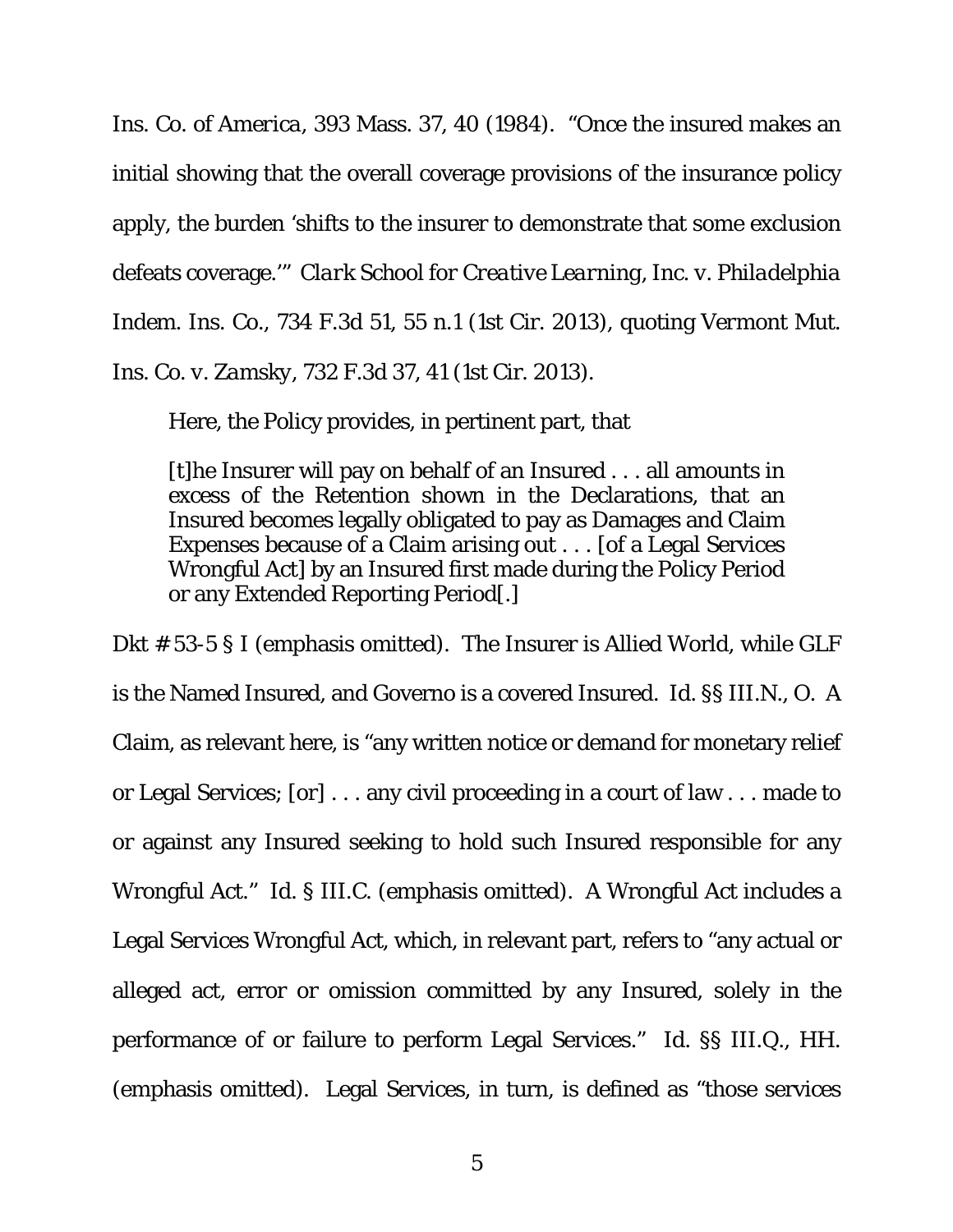performed on behalf of the Named Insured for others by an Insured . . . but only where such services were performed in the ordinary course of the Insured's activities as a lawyer." *Id.* § III.P. (emphasis omitted).

Allied World contends that plaintiffs' claim is not covered under the Policy because the counterclaims asserted are either excluded from coverage or do not concern legal malpractice, and instead amount to a business dispute between plaintiffs and their former employees. Given "the general rule in Massachusetts . . . that 'an insurer must defend the entire lawsuit if it has a duty to defend any of the underlying counts in the complaint,'" *GMAC Mortg., LLC v. First Am. Title Ins. Co.*, 464 Mass. 733, 738 (2013), quoting *Liberty Mut. Ins. Co. v. Metropolitan Life Ins. Co.*, 260 F.3d 54, 63 (1st Cir. 2001),[3](#page-5-0) the court will analyze each counterclaim in turn.

As an initial matter, the court agrees with Allied World that the first and third counterclaims are not covered under the Policy. The first counterclaim, which seeks a declaratory judgment, is specifically excluded from the Policy's definition of a claim. *See* Dkt # 53-5 § III.C. ("A Claim does not include . . . any proceeding that seeks injunctive, *declaratory*, equitable or non-pecuniary relief or remedies of any type.") (emphasis altered). The

<span id="page-5-0"></span><sup>3</sup> "This is known as the 'in for one, in for all' or the 'complete defense' rule." *GMAC Mortg., LLC*, 464 Mass. at 738.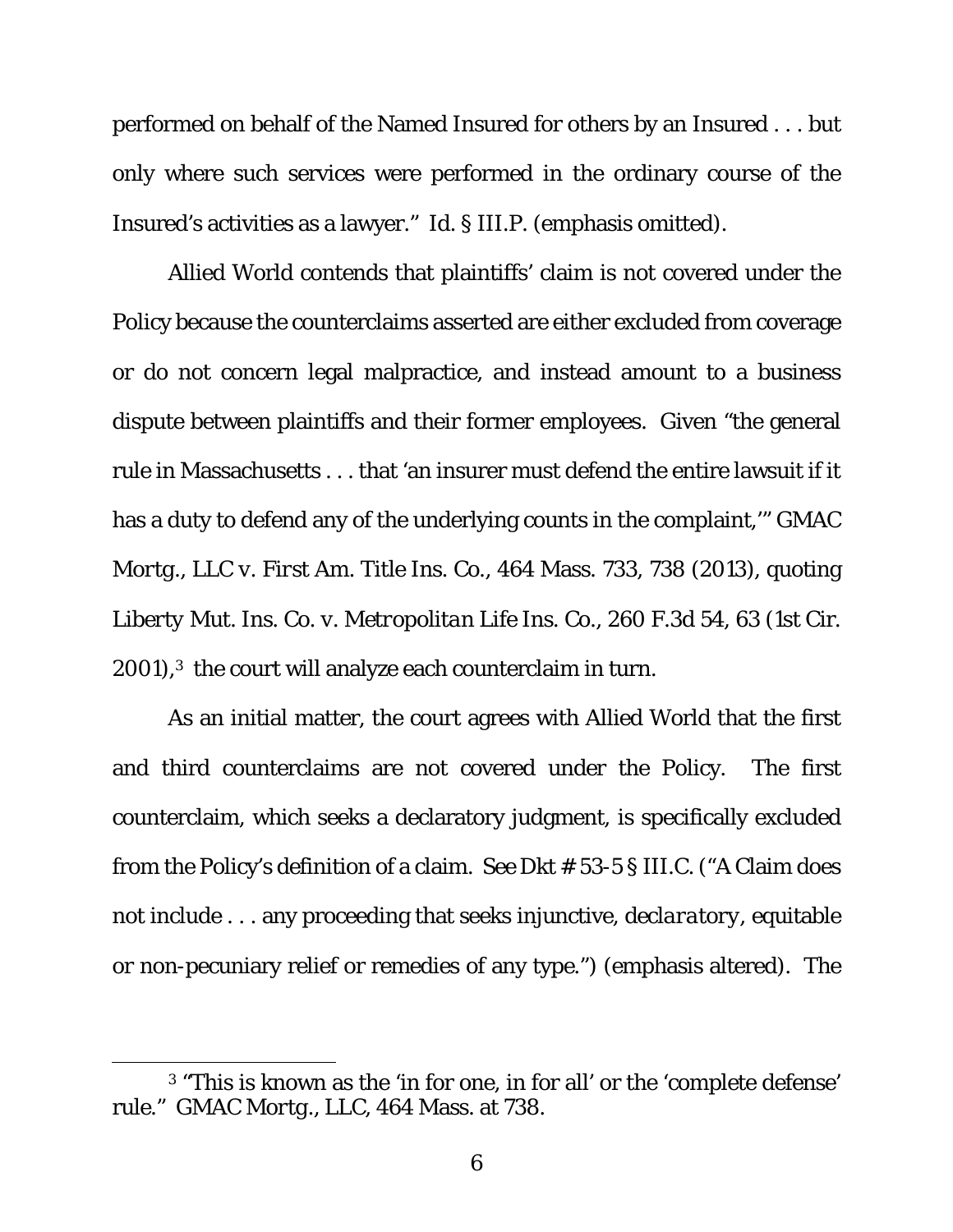third counterclaim – asserting an ERISA violation over plaintiffs' purported failure to provide benefits owed under a defined benefit plan – does not constitute a legal services wrongful act because a benefit determination is not a service that a lawyer performs in the ordinary course of professional practice. *See Utica Mut. Ins. Co. v. Herbert H. Landy Ins. Agency, Inc.*, 820 F.3d 36, 42 (1st Cir. 2016) ("[P]rofessional liability policies generally do not cover . . . business management activities, business decisions of a nonprofessional nature, activities not requiring professional expertise, or activities totally unrelated to the profession.").

The court, however, agrees with plaintiffs that the second counterclaim is "reasonably susceptible" of being interpreted to fall within the coverage of the Policy, as giving notice to clients of an attorney's departure from a firm and transferring a client's file to the attorney's new law firm (if the client wishes) are within the orbit of professional tasks that lawyers "perform[] in the ordinary course." Dkt # 53-5 § III.P. According to the second counterclaim,

GLF and Governo intentionally frustrated and interfered with clients which chose to transfer legal matters to the Departing Attorneys and CMBG3 Law by failing or refusing to cooperate reasonably with the Departing Attorneys and CMBG3 Law on client notification; providing unfair notice to clients of the departure and change in affiliation of the Departing Attorneys and the opening of CMBG3 Law; delaying or stymying the transfer and release of client files in response to a client transfer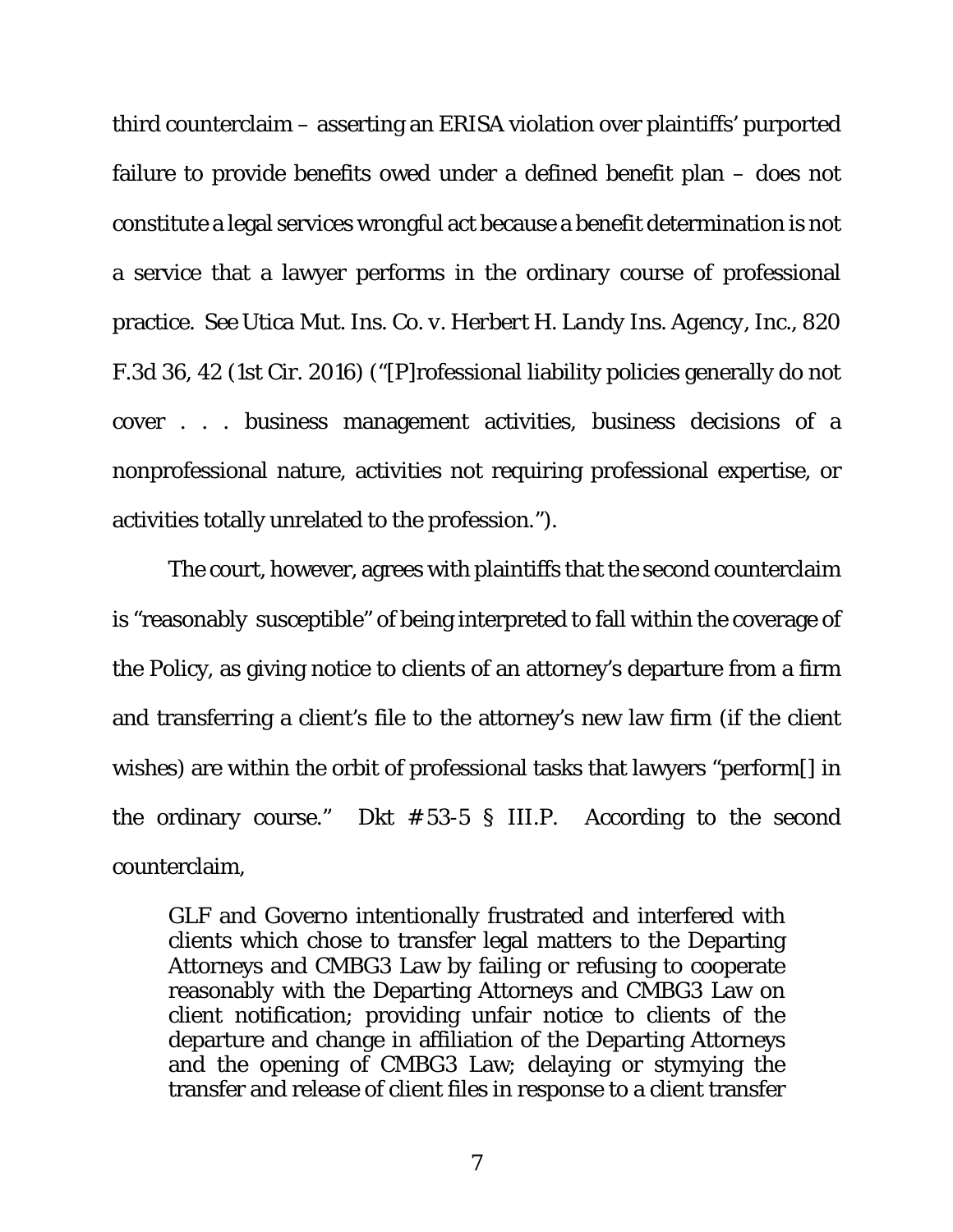request; failing or refusing to transfer and release full and complete client file materials to include electronically stored information; and in other ways that will be proven at trial.

# Dkt  $# 53-3$  | 81. It further alleges that

GLF and Governo interfered with the relationships between clients and the Departing Attorneys at CMBG3 Law with the improper motive of attempting to disrupt their new firm out of spite and ill-will; or, by improper means of withholding client property or client file materials necessary and required to represent clients on legal matters in violation of client choice and the Massachusetts Rules of Professional Conduct governing the practice of law, failing to cooperate in the proper notice to clients of the change in affiliation of the Departing Attorneys at CMBG3 Law, and in other ways that will be proven at trial.

*Id.* ¶ 82.

Allied World, for its part, argues that facilitating the transition of client representation from one firm to another is not a "legal service," particularly when considered against plaintiffs' alleged mishandling of the task as part of their thinly disguised sabotage campaign. Allied World also maintains that plaintiffs' actions were not "committed . . . *solely* in the performance of or failure to perform Legal Services" because of the mercenary component. Dkt # 53-5 § III.Q. (emphasis altered). Fundamental to Allied World's position is a confusion of a "legal service" with the bad motive or deliberate incompetence with which it is performed.[4](#page-7-0)

<span id="page-7-0"></span><sup>4</sup> Allied World further argues that plaintiffs did not perform legal services "for others," especially since neither CMBG3 nor the departing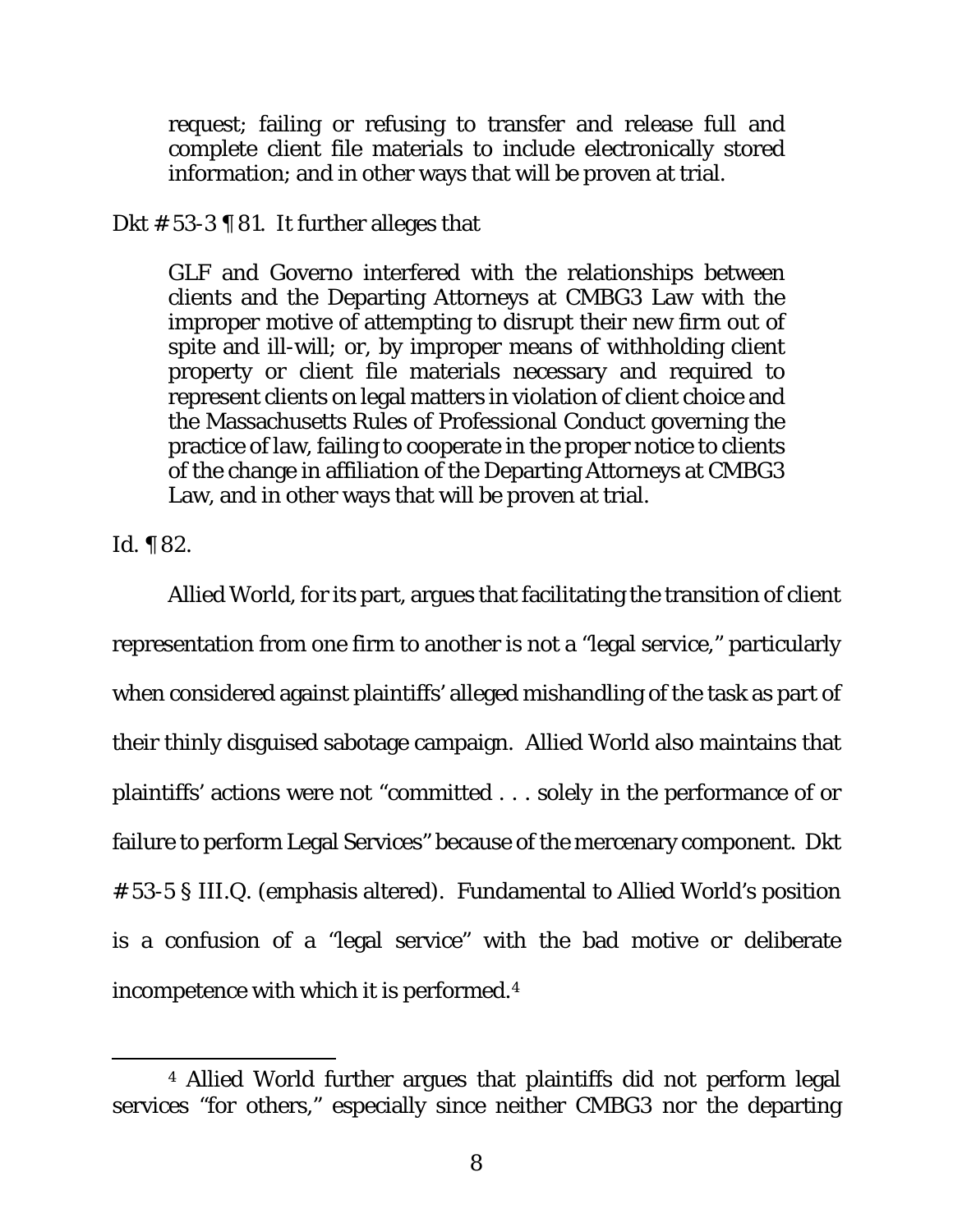In the real-world practice of law, it is not uncommon for lawyers to switch practices or clients to switch firms or find new lawyers, sometimes even within the same firm. So common is the phenomenon, that a body of professional and ethical rules have been developed to regulate the transitions involved. For example, Rule 1.15A of the Massachusetts Rules of Professional Conduct defines "client files" and the lawyer's duty to properly maintain them, while Rule 1.16(d) governs a lawyer's duties upon the termination of representation, including "giving reasonable notice to the client" and "surrendering papers and property to which the client is entitled." Mass. R. Prof. C. 1.15A and 1.16(d). Similarly, the Supreme Judicial Court, citing guidance from the American Bar Association, has recognized that when alerting a client to a change in the firm's composition, "[t]he ethical standard provides that any notice explain to a client that he or she has the right to decide who will continue the representation." *Meehan v. Shaughnessy*, 404 Mass. 419, 437 (1989).

lawyers were ever GLF's clients. The Policy does not, however, restrict "others" to a party to the lawsuit. Rather, the Policy insures against harms "arising out of" services performed, a phrase that is interpreted broadly under Massachusetts law. *See Med. Records Assocs., Inc. v. Am. Empire Surplus Lines Ins. Co.*, 142 F.3d 512, 516 n.4 (1st Cir. 1998) (interpreting "arising out of" broadly "to require only a connection between the challenged conduct and the insured's provision of professional services"), citing *New England Mut. Life Ins. Co. v. Liberty Mut. Ins. Co.*, 40 Mass. App. Ct. 722, 726 (1996).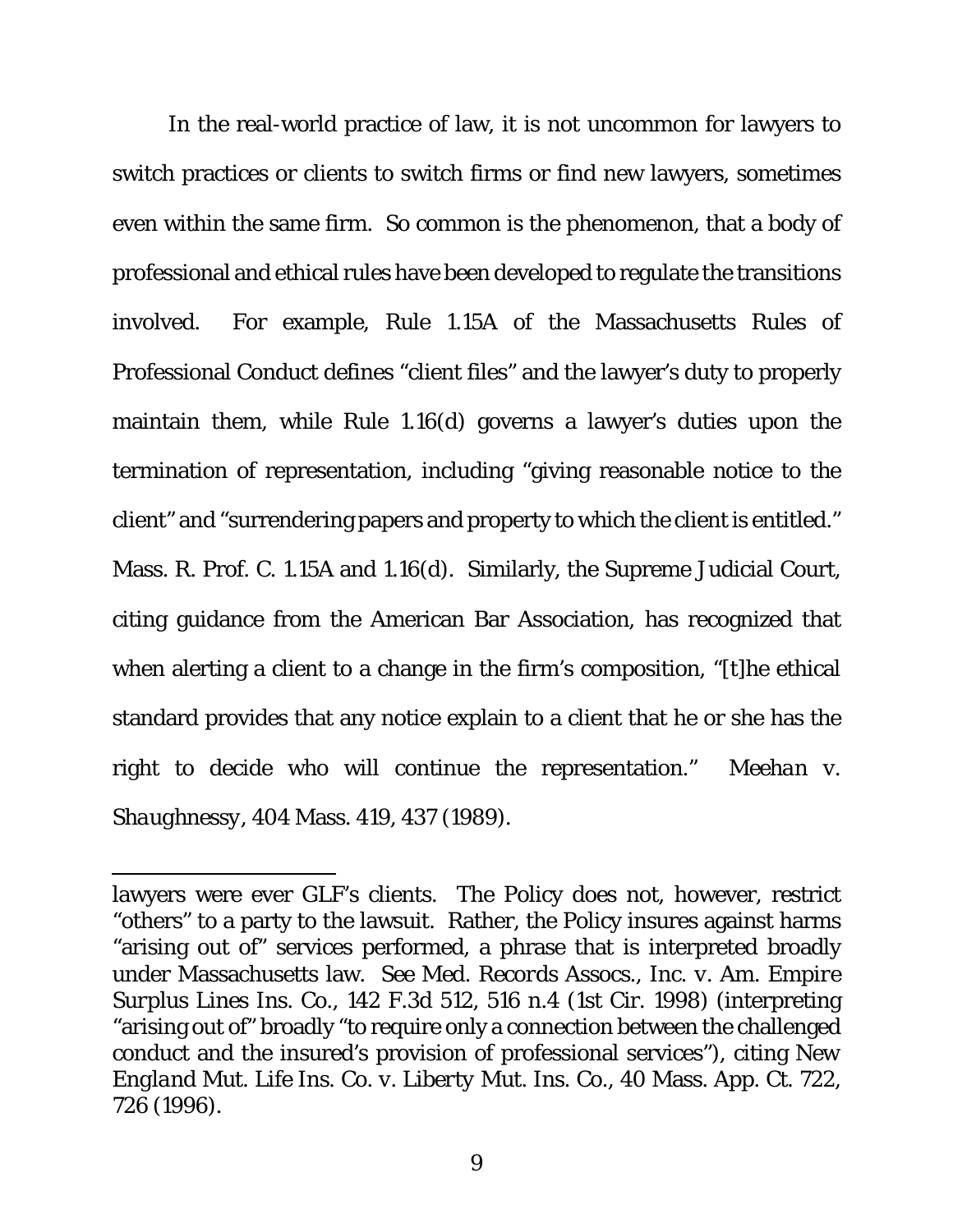The second counterclaim alleges, among other things, that plaintiffs provided "unfair notice to clients," failed "to transfer and release full and complete client file materials," and violated "client choice and the Massachusetts Rules of Professional Conduct." Dkt # 53-3 ¶¶ 81-82. While Allied World may be correct that there is a business component to this alleged unprofessional handling of the matter, it is not unreasonable to interpret the alleged conduct as "solely" legal services that plaintiffs undertook, or failed to undertake, on behalf of their *existing* clients, no matter how mercenary plaintiffs' subjective motives were. *See Utica Mut. Ins. Co.*, 820 F.3d at 44 ("[P]rofessional and business activities are not . . . mutually exclusive, . . . [as] some professional decisions also affect business practices."). Thus, the second counterclaim is "reasonably susceptible" to a claim under the Policy.[5](#page-9-0)

Plaintiffs next argue that Allied World is responsible for all of their costs, except those relating to proof of damages, because GLF's affirmative claims parallel and are "inextricably linked" to the allegations in the

<span id="page-9-0"></span><sup>5</sup> This conclusion is consistent with the court's denial of Allied World's motion to dismiss, which found that "it is reasonably possible that the allegations in the [second] counterclaim state a claim within the Policy's coverage for 'Legal Services Wrongful Acts' because the duties to properly notify clients regarding an attorney's departure and transfer client files implicate the specialized knowledge and skill of lawyers." *Governo v. Allied World Ins. Co.*, 335 F. Supp. 3d 125, 132 (D. Mass. 2018).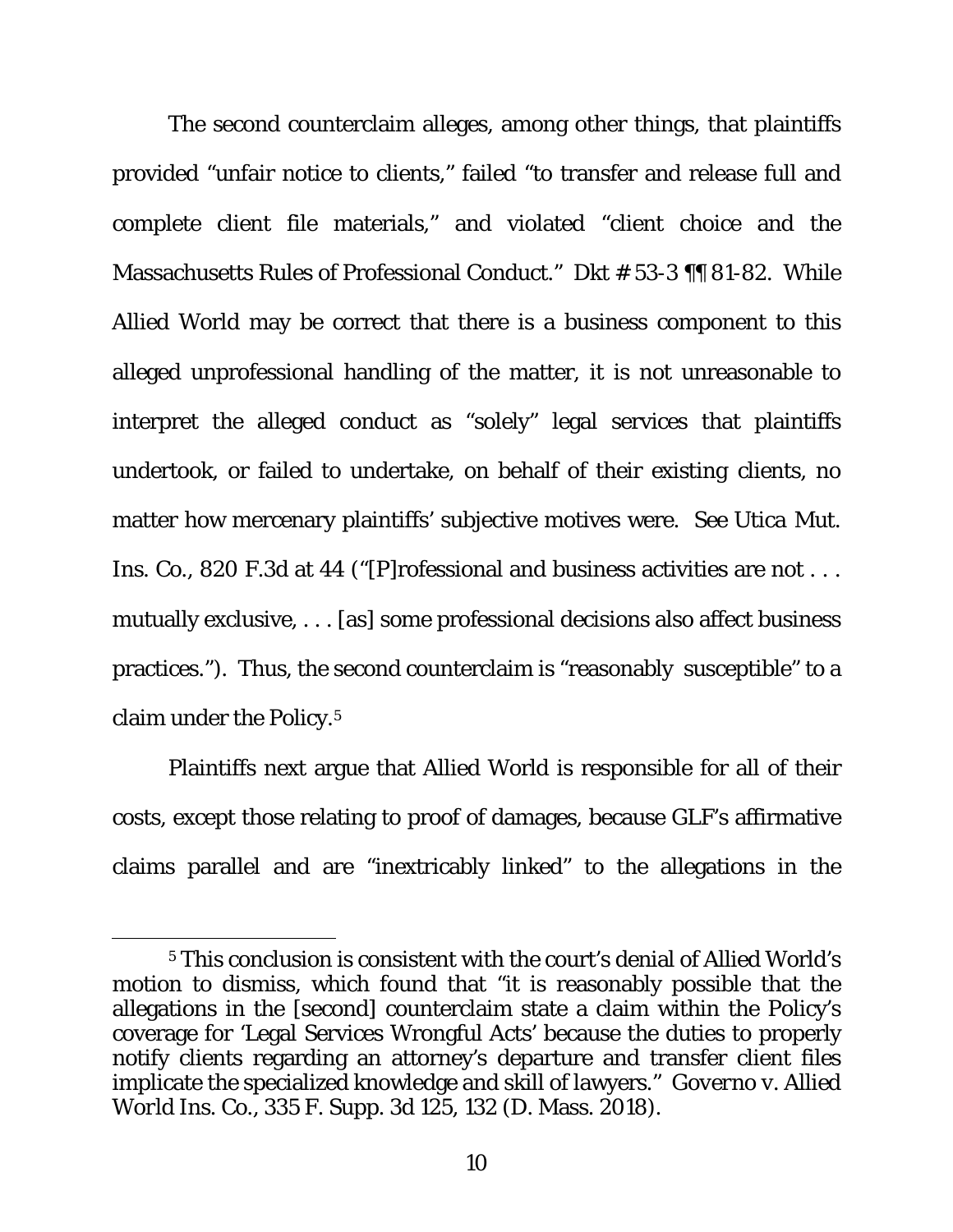counterclaims, namely who owns the client files and databases. *See TIG Ins. Co. v. Nobel Learning Communities, Inc.*, 2002 WL 1340332, at \*15 (E.D. Pa. June 18, 2002) (finding that an insurer had a duty to defend and to pay the costs of the insured's affirmative claims because they were "critical to and 'inextricably intertwined' with the defense of the [counterclaim]"). In other words, according to plaintiffs, the costs associated with prosecuting GLF's claims are nearly identical to those associated with defending against the departing attorneys' counterclaims.[6](#page-10-0) 

Allied World responds, and the court agrees, that it is only obligated to pay for the cost to defend the counterclaims against GLF and Governo, not to prosecute GLF's affirmative claims. In *Mount Vernon Fire Ins. Co. v. Visionaid, Inc.*, 477 Mass. 343, 354 (2017), the Supreme Judicial Court held that "[a]n insurer with a contractual duty to defend an insured is not required to prosecute an affirmative counterclaim on the insured's behalf," nor is it required "to pay the costs of prosecuting a counterclaim on behalf of the insured." The Court reasoned that, in ordinary parlance, the word "defend" means to "deny or oppose the right of a plaintiff in . . . a suit or wrong charged." *Id.* at 348, quoting Webster's Third New International Dictionary

<span id="page-10-0"></span><sup>6</sup> Plaintiffs also assert that Allied World is required to cover Governo's defense costs because he, unlike GLF, is not a plaintiff in the underlying state court action.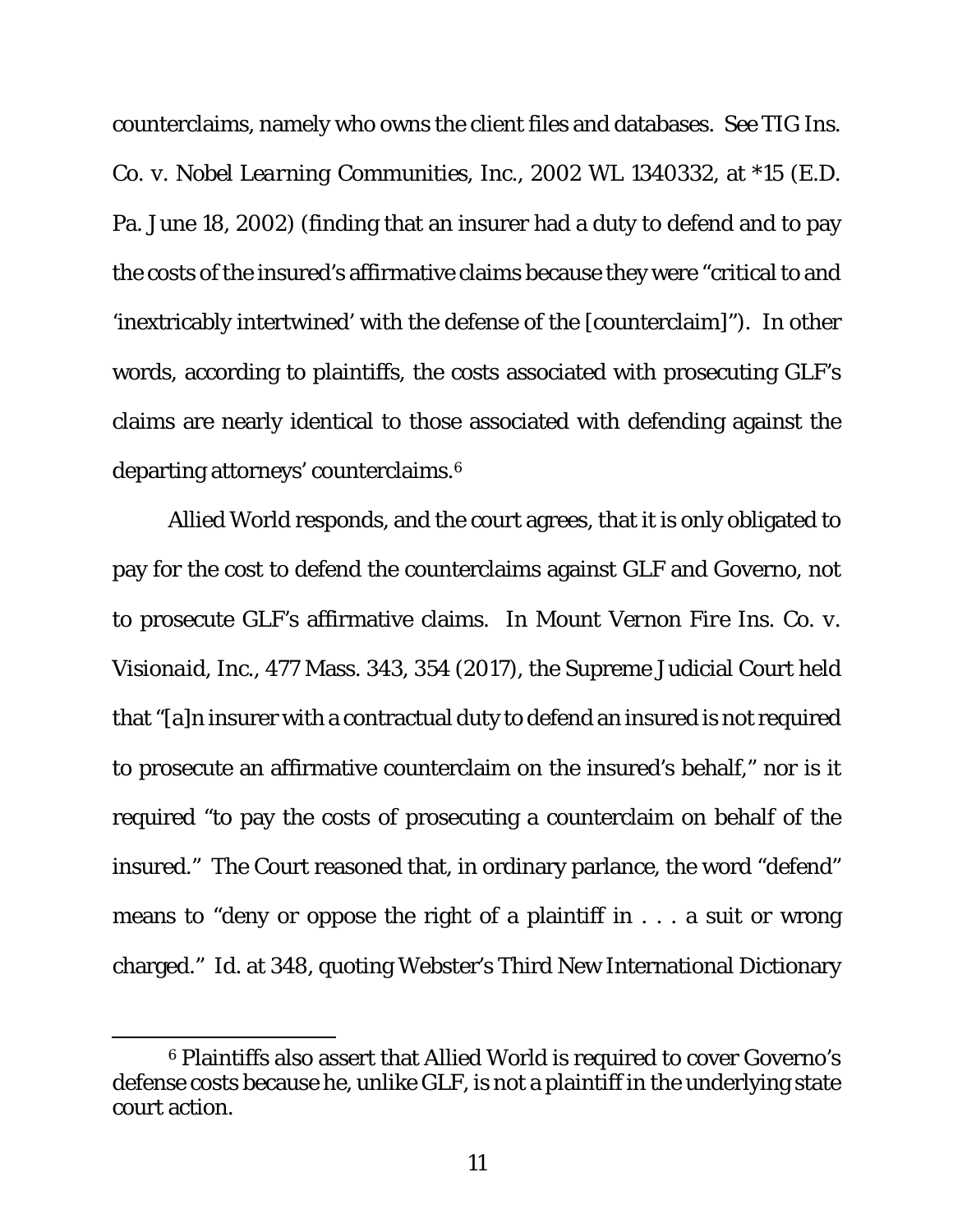591 (1993). The Court noted that expanding the duty to defend to cover the prosecution of inextricably intertwined claims "would result in extensive preliminary litigation to determine what claims are sufficiently intertwined." *Id.* at 351. Expanding the duty to defend in such a manner would also create "misaligned incentives" because "an insured would have every incentive – and little disincentive – to file suit, knowing that it could reap the benefits of success – however unlikely – while transferring the costs of an otherwise predictably unsuccessful suit onto its insurer." *Barletta Heavy Div., Inc. v. Travelers Ins. Co.*, 2013 WL 5797612, at \*10 (D. Mass. Oct. 25, 2013).

In short, Allied World has a duty to defend claims made *against* plaintiffs, not claims made *by* GLF. *See id.* at \*14 ("[T]he duty to defend provision is limited to defensive litigation – responding to affirmative claims made against the insured – and does not encompass litigation pursued by the insured against third-parties."). The court, therefore, limits plaintiffs' recovery to legal fees associated with the defense of the counterclaims.[7](#page-11-0)

As a final matter, plaintiffs contend that Allied World should bear the burden of determining whether a given fee is covered under the Policy, as the invoices do not distinguish between the costs associated with the affirmative

<span id="page-11-0"></span><sup>7</sup> Plaintiffs are also entitled to recover reasonable attorney's fees and expenses incurred here in establishing Allied World's duty to defend under the Policy. *See Preferred Mut. Ins. Co. v. Gamache*, 426 Mass. 93, 98 (1997).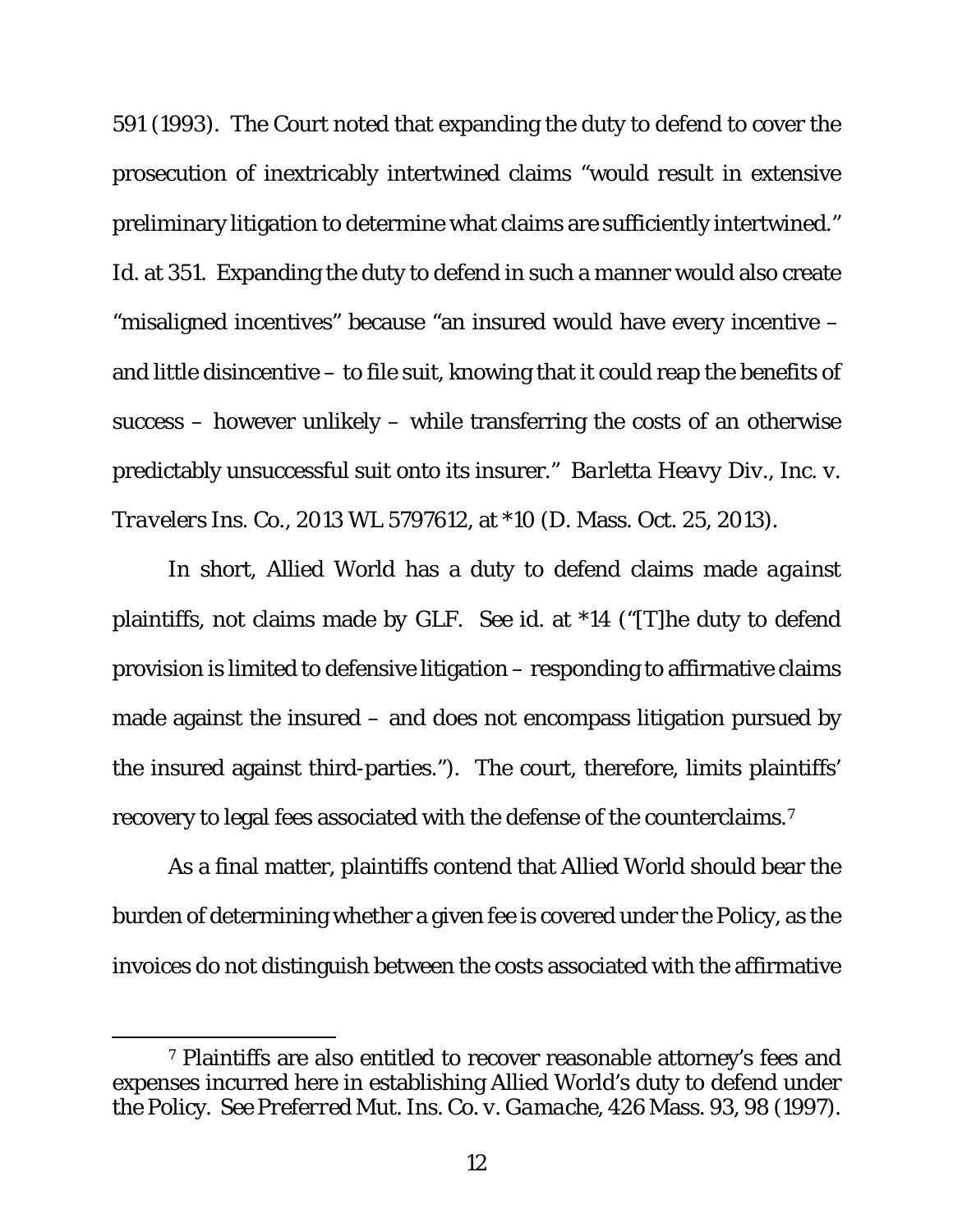claims and those associated with the counterclaims. *See New England Envtl. Techs. Corp. v. Am. Safety Risk Retention Grp., Inc.*, 810 F. Supp. 2d 390, 397-398 (D. Mass. 2011) ("An insurer that refuses to defend . . . 'cannot claim prejudice in the form of billing format or litigation practices that do not meet its standards, since it could have assumed the defense and imposed those standards.'") (citation omitted). The court disagrees.

While "the burden of allocation generally falls on the insurer," *Liberty Mut. Ins. Co.*, 260 F.3d at 63, here plaintiffs' counsel is in the unique position of knowing what work was done because they submitted the invoices. As plaintiffs' counsel here *and* in for the underlying state court action, they are better able than Allied World to determine whether the work they did was to defend against the counterclaims or to pursue GLF's affirmative claims. The court, therefore, requests that plaintiffs' counsel, to the best of their abilities, allocate which costs are covered and which are not.[8](#page-12-0)

#### **ORDER**

For the foregoing reasons, plaintiffs' motion for partial summary judgment and Allied World's motion for summary judgment are **ALLOWED** in part and DENIED in part as follows: Allied World owes plaintiffs a duty to

<span id="page-12-0"></span><sup>8</sup> Where there is overlap between defense and prosecution costs, plaintiffs' counsel should submit a reasonable apportionment. To the extent a dispute arises, the court will determine what is reasonable.